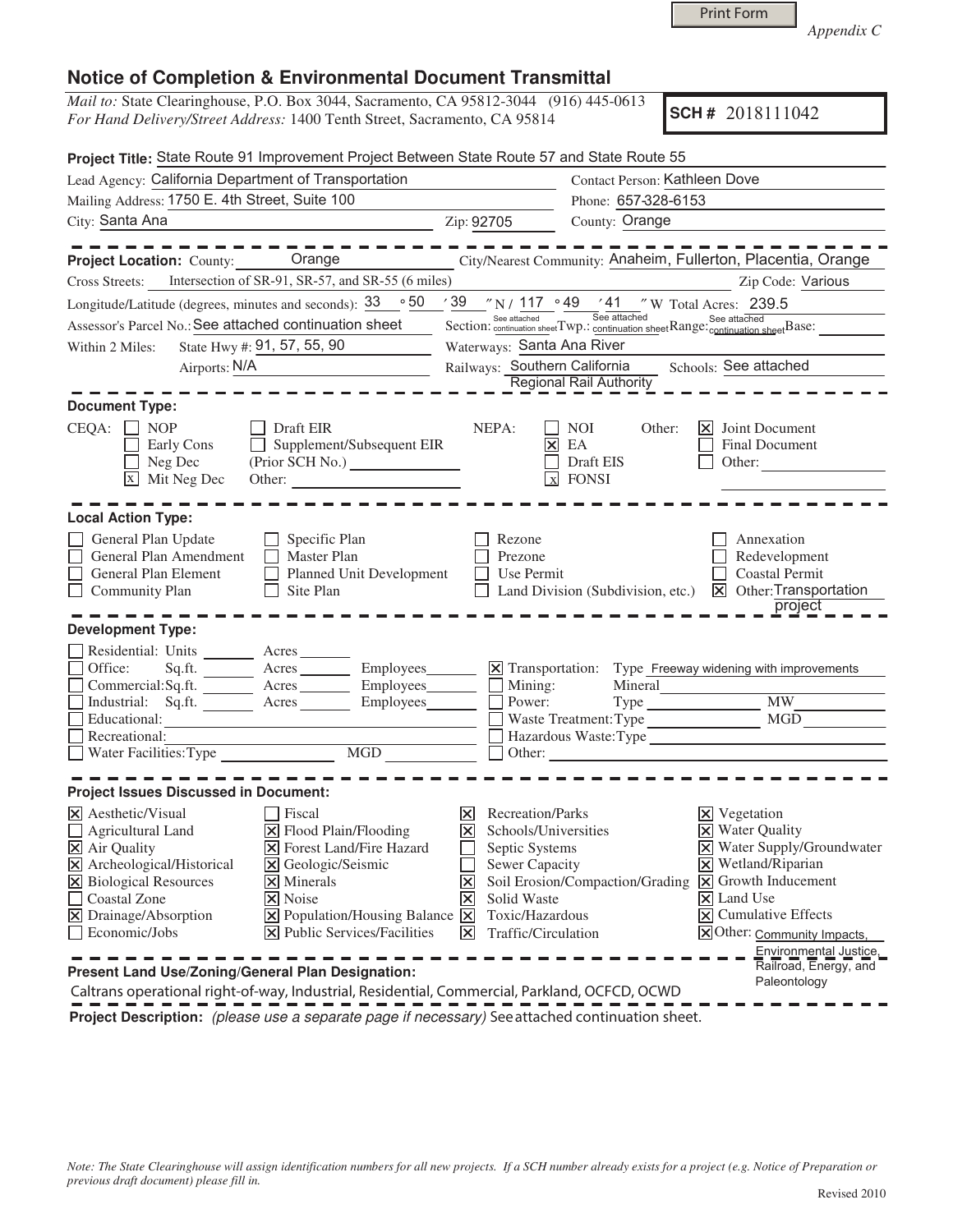# **Reviewing Agencies Checklist**

| Air Resources Board<br><u>X</u>                                                                    | Office of Historic Preservation<br>X                                   |  |  |
|----------------------------------------------------------------------------------------------------|------------------------------------------------------------------------|--|--|
| Boating & Waterways, Department of                                                                 | Office of Public School Construction                                   |  |  |
| California Emergency Management Agency                                                             | X<br>Parks & Recreation, Department of                                 |  |  |
| X<br>California Highway Patrol                                                                     | Pesticide Regulation, Department of                                    |  |  |
| S<br>Caltrans District # 12                                                                        | <b>Public Utilities Commission</b><br>$\mathsf{x}$                     |  |  |
| <b>Caltrans Division of Aeronautics</b>                                                            | Regional WQCB #8<br>$\mathsf{X}$                                       |  |  |
| <b>Caltrans Planning</b>                                                                           | <b>Resources Agency</b>                                                |  |  |
| Central Valley Flood Protection Board                                                              | Resources Recycling and Recovery, Department of                        |  |  |
| Coachella Valley Mtns. Conservancy                                                                 | S.F. Bay Conservation & Development Comm.                              |  |  |
| <b>Coastal Commission</b>                                                                          | San Gabriel & Lower L.A. Rivers & Mtns. Conservancy                    |  |  |
| Colorado River Board                                                                               | San Joaquin River Conservancy                                          |  |  |
| Conservation, Department of                                                                        | Santa Monica Mtns. Conservancy                                         |  |  |
| Corrections, Department of                                                                         | <b>State Lands Commission</b>                                          |  |  |
| <b>Delta Protection Commission</b>                                                                 | <b>SWRCB: Clean Water Grants</b>                                       |  |  |
| Education, Department of                                                                           | X.<br><b>SWRCB: Water Quality</b>                                      |  |  |
| $\boldsymbol{\mathsf{X}}$<br><b>Energy Commission</b>                                              | <b>SWRCB: Water Rights</b>                                             |  |  |
| Fish & Game Region $#^5$<br>$\mathsf{X}$                                                           | Tahoe Regional Planning Agency                                         |  |  |
| Food & Agriculture, Department of                                                                  | Toxic Substances Control, Department of<br>$X_{-}$                     |  |  |
| Forestry and Fire Protection, Department of                                                        | Water Resources, Department of<br>X                                    |  |  |
| General Services, Department of                                                                    |                                                                        |  |  |
| Health Services, Department of                                                                     | Other: Southern California Regional Rail Authority<br>$\mathsf{X}$     |  |  |
| X<br>Housing & Community Development                                                               | Other: South Coast Air Quality Management District<br>$\boldsymbol{X}$ |  |  |
| Native American Heritage Commission                                                                |                                                                        |  |  |
|                                                                                                    |                                                                        |  |  |
| Local Public Review Period (to be filled in by lead agency)<br>November 20, 201 8<br>Starting Date | <b>Ending Date</b><br>December 21, 2018                                |  |  |
| Lead Agency (Complete if applicable):                                                              |                                                                        |  |  |
| <b>Consulting Firm:</b>                                                                            | <b>Applicant: Cal trans District 12</b>                                |  |  |
|                                                                                                    | Address: 1750 E. 4th Street, Suite 100                                 |  |  |
|                                                                                                    | City/State/Zip: Santa Ana, CA 92705                                    |  |  |
| Contact:                                                                                           | Phone: 657-328-6153                                                    |  |  |
| Phone:                                                                                             |                                                                        |  |  |
| Signature of Lead Agency Representative:                                                           | Hiles Done<br>Date: $\epsilon/3$                                       |  |  |

Authority cited: Section 21083, Public Resources Code. Reference: Section 21161, Public Resources Code.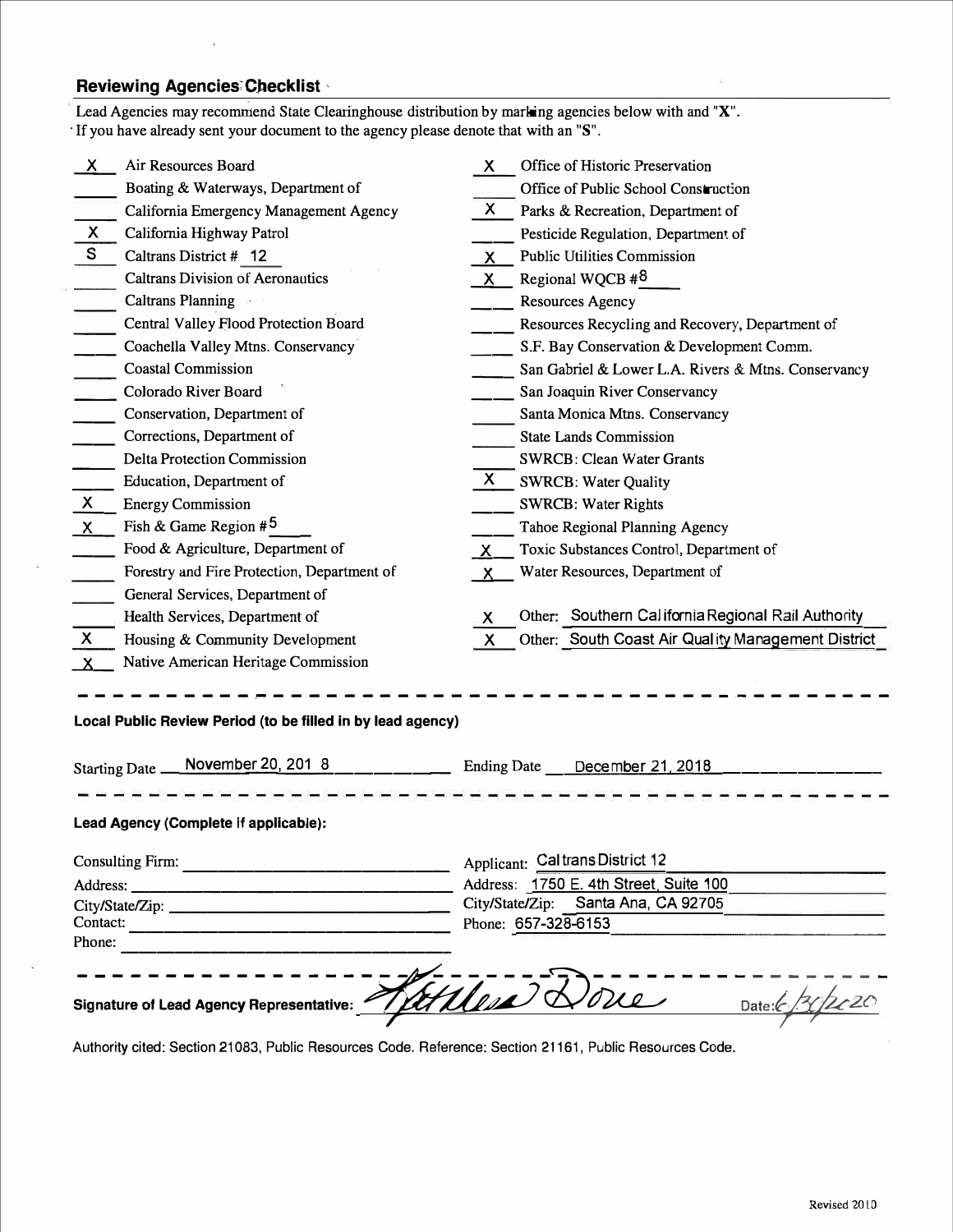360-211-02 360-212-01 360-212-06 361-243-05 360-184-01

#### **APNs**

| 073-132-11 | 345-111-03 |
|------------|------------|
| 073-132-12 | 345-111-04 |
| 268-313-01 | 359-011-83 |
| 338-191-27 | 360-071-14 |
| 338-192-05 | 360-071-24 |
| 344-394-23 | 360-071-28 |
| 344-401-18 | 360-211-01 |

| <b>Section</b> | <b>Twp</b> | Range |
|----------------|------------|-------|
| 4              | 9S         | 3W    |
| 4              | 95         | 4W    |
| 4              | <b>9S</b>  | 5W    |
| 4              | <b>9S</b>  | 6W    |
| 4              | 10S        | 1W    |
| 4              | 10S        | 2W    |
| 4              | <b>9S</b>  | 9W    |
| 4              | 95         | 7W    |

### **Schools within 2 miles**

Cal State University, Fullerton Abraham Lincoln Elem School Acadia Elementary School Anaheim High School Benito Juarez Elem School Camino Real High School Canyon High School Cerro Villa Middle School Commonwealth Elementary School Covenant Christian School Crescent Intermediate School Crescent Primary School El Camino Real High School Esperanza High School Fairmont 1 School Fletcher Elementary School Fullerton College Fullerton High School Glenknoll Elementary School Glenview Elementary School Heim School Hephatha Lutheran School

Hope International University Horace Mann Elementary School Imperial Elementary School Independence Christian School James M Guinn Elementary School Jefferson II Elementary School John O Tynes Elementary School Katella High School Kraemer Middle School La Vista Cont High School Ladera Vista Junior High School Linda Vista Elementary School Lutheran High School Maple Avenue Elementary School Nohl Canyon Elementary School Olive Elementary School Orange Christian Elem School Patrick Henry Elementary School Raymond Elementary School Richman Elementary School Rio Vista Elementary School Riverdale Elementary School